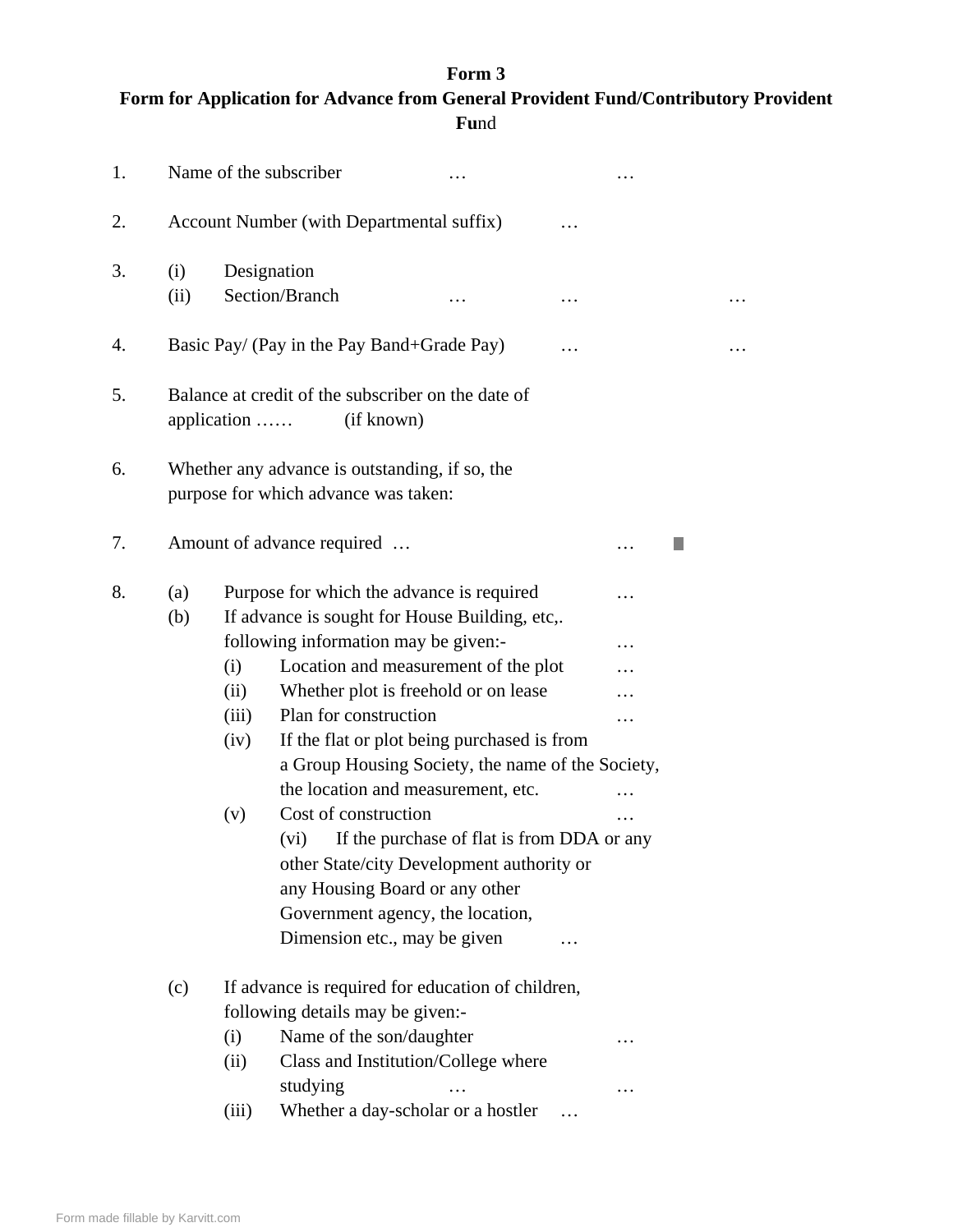| (d) |                                               | If advance is required for treatment of ailing |          |  |  |
|-----|-----------------------------------------------|------------------------------------------------|----------|--|--|
|     | member(s) of family, following details may be |                                                |          |  |  |
|     | given:-                                       |                                                |          |  |  |
|     | $\left( 1 \right)$                            | Name of the patient and relationship           |          |  |  |
|     | (ii)                                          | Name of the Hospital/Dispensary/               |          |  |  |
|     |                                               | Doctor where the patient is undergoing         |          |  |  |
|     |                                               | Treatment<br>.                                 | $\cdots$ |  |  |
|     | (iii)                                         | Whether outdoor/indoor patient                 | $\cdots$ |  |  |
|     | (iv)                                          | Whether reimbursement available or not         |          |  |  |

Note:- In case of advance under 8 (c) to 8 (e), no certificate or documentary evidence is required.

9. Number of monthly instalments in which the consolidated advance (total of items 6 and 7) is proposed to be repaid …….. instalments

- 10. (i) Special reasons for the advance if it is in excess of the limit laid down in rule 12 (1) or if there is an advance outstanding as on the date of application
	- (ii) Special circumstances if the advance is applied for the reasons other than those mentioned in rule 12 (1)

I certify that particulars given above are correct and complete to the best of my knowledge and belief and that nothing has been concealed by me.

Signature of Applicant

Dated: